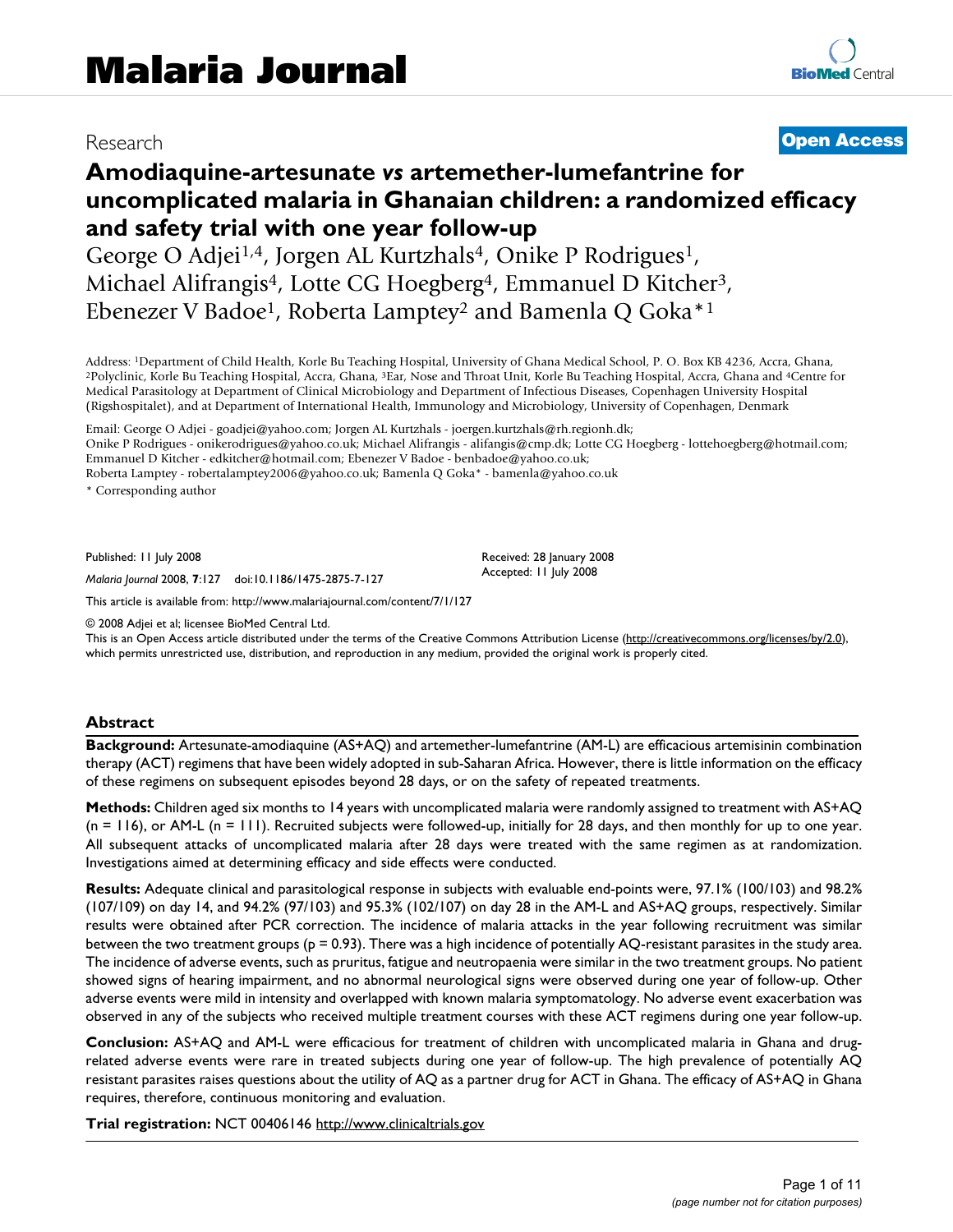# **Background**

Artemisinin-based combination therapy (ACT) may slow the development of resistance and reduce malaria transmission [1]. Artesunate-amodiaquine (AS+AQ) and artemether-lumefantrine (AM-L) are two ACT regimens that have been widely adopted for the treatment of uncomplicated malaria across sub-Saharan Africa. The efficacies of these two regimens are well established in trials of 14 or 28-day duration [2-4].

The efficacy of an ACT may depend on the level of preexisting resistance to the non-artemisinin component [5], and it has been shown that, addition of an artemisinin derivative to a failing antimalarial drug leads to an ineffective combination [6]. AS+AQ, which is the ACT that has been adopted for first-line treatment of uncomplicated malaria in Ghana [7], is considered efficacious when the level of pre-existing resistance to AQ does not exceed 20% [8]. However, there is declining efficacy of AQ monotherapy in Ghana, with a recent in vivo efficacy study of AQ monotherapy in Ghana showing a cure rate below 50% [9].

The molecular basis underlying the mechanism of AQ resistance has not been fully elucidated, but *in vitro* and *in vivo* evidence suggests that AQ resistance is linked to the *T76* single nucleotide polymorphism in the *Plasmodium falciparum* chloroquine resistance transporter (*Pfcrt*) [10,11]. Recently, a high *Pfcrt T76* prevalence has been reported from Ghana [12], raising questions about the suitability and regional life span of AQ as a component of ACT in Ghana. There is however only one published report on the efficacy of AS+AQ from Ghana to date [13].

In spite of accumulating clinical experience and increasing use of ACT, aspects of the safety of these regimens remain a concern. With respect to artemisinins, high dose parenteral administration of the oil-soluble derivatives is associated with dose-dependent toxicity to areas of the brain stem involved in coordination and balance in animals [14,15]. No convincing evidence of artemisinin neurotoxicity has been demonstrated during routine clinical use in humans. However, reports of abnormal neurological signs in individual cases – each of which had underlying pre-morbidity, or received concomitant therapy, have been ascribed to artemisinin-based treatment in adults [16-19]. There is lack of longitudinally collected data on neurological findings in artemisinin-treated subjects, especially in children, the sub-group of malaria-treated patients that could be more susceptible to potential neurotoxic injury [20].

With respect to AQ, prophylactic use of this drug has been associated with fatal cases of agranulocytosis and hepatitis, mainly in non-immune adults [21,22]. Although it is considered that agranulocytosis and hepatitis are unlikely to occur when AQ is used for treatment [23], neutropaenia [24], as well as hepatitis [25], have been reported after administration of treatment doses of AQ, alone or in combination with AS. There is a lack of data on the natural history and clinical significance of reduced neutrophil counts during AQ treatment, and there is no data on possible cumulative neutrophil toxicity after repeated administration of treatment doses of AQ.

This study, conducted to generate efficacy and safety data on AS+AQ and AM-L to support the new ACT policy in Ghana, was a clinical trial with extended follow-up [26]. The design of the study allowed potential late-onset side effects, as well as the effects of repeated treatments on potential side effect occurrence to be evaluated. In addition, polymerase chain reaction (PCR) genotyping was done to determine baseline haplotypic frequencies of *Pfcrt* alleles in the study population.

# **Methods**

# *Study site*

The study was conducted in two primary health facilities, Korle Bu Polyclinic (KBP) and Mamprobi Polyclinic (MP). KBP is attached to a tertiary referral hospital, Korle Bu Teaching Hospital (KBTH). The two facilities are situated in Ablekuma sub-district in Accra, Ghana. Both facilities serve a mixed, predominantly low socio-economic urban population. The study was conducted between October 2004 and December 2006.

# *Study population*

Children presenting with a history of fever to the facilities were referred to the study team. A project physician examined the child to exclude concomitant illnesses. Subjects were recruited if a blood film was positive for *Plasmodium falciparum*, and if the study criteria were fulfilled.

# *Criteria*

Inclusion criteria for the study were, age six months to 14 years; signs and symptoms of acute uncomplicated malaria, including axillary temperature ≥37.5°C; confirmed *P. falciparum* mono-infection with parasite density between  $2,000 - 200,000/\mu L$ ; and willingness to comply with the follow-up schedule. Exclusion criteria were, symptoms or signs of severe malaria; obvious clinical evidence of chronic malnutrition or other severe disease; known intolerance or allergy to study medications; and reported treatment with any of the drugs under study one month preceding enrolment. Children aged five to 14 years were included to permit objective neurologic examination and audiologic assessment. Schoolchildren aged five to 14 years from two local primary schools were enrolled as controls for the audiometric study described below. Written informed consent was obtained from par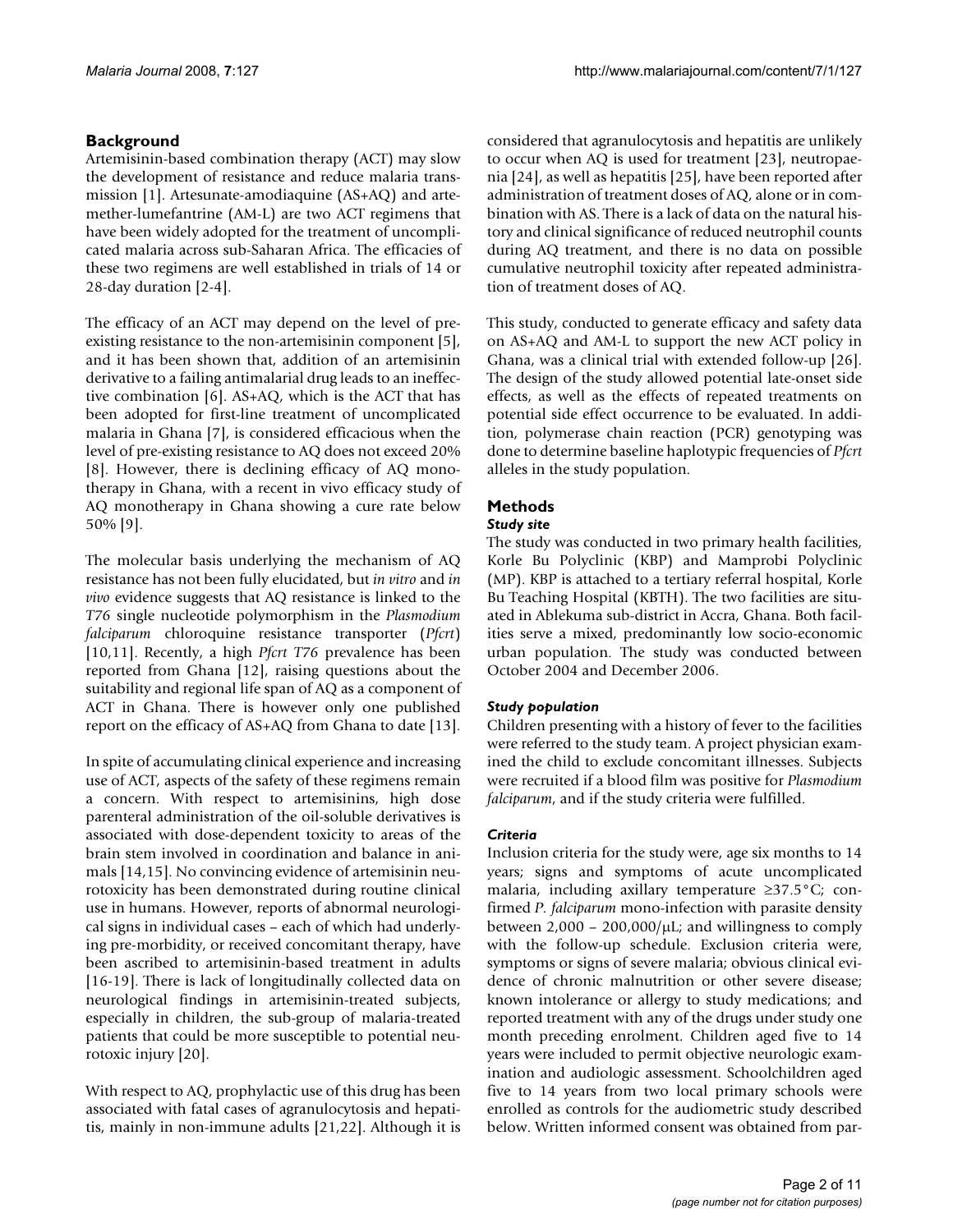ents or guardians of all subjects. Ethical approval for the study was granted by the Ethical and Protocol Review Committee of the University of Ghana Medical School.

#### *Randomisation and blinding*

A computer-generated simple randomization scheme was prepared in advance. Allocated treatments were kept in sealed opaque envelopes. After completion of formal enrolment procedures, allocated treatments were administered by project nurses. All study personnel (except project nurses), were unaware of the assigned treatments.

### *Treatment allocation*

AQ (Camoquine®, Pfizer, Dakar, Senegal), 10 mg/kg body weight, single daily dose for three days, was administered with AS (Plasmotrim®, Mepha Ltd, Aesch-Basel, Switzerland), 4 mg/kg body weight, single daily dose, for three days. AM-L (Coartem®, Novartis Pharma AG, Basel, Switzerland; 20 mg artemether and 120 mg lumefantrine) was administered at 0 and 8 hours on the first day, and then twice daily for two subsequent days according to body weight: 5–14 kg, one tablet/dose; 15–24 kg, two tablets/ dose; 25–34 kg, three tablets/dose; 35 kg and over, four tablets/dose.

Project nurses administered all treatments (except the evening dose of Coartem) in the clinic. Parents administered the evening dose of Coartem® at home [27,28]. Children were observed for 30 minutes after each drug administration. Treatments were re-administered if the child vomited. Children who vomited the re-ad ministered dose were withdrawn. An extra Coartem® dose was given to parents to re-administer at home if the child should vomit.

# *Follow-up*

Subjects were followed-up on days 1, 2, 3, 7, 14 and 28 for clinical and laboratory assessments described below. Children who missed their day 14 or day 28 follow-up appointments were seen on days 15 or 29. After 28 days, children were visited at home every month for up to one year. During the monthly follow-up visits, parents or caregivers were asked about the child's well-being, behavioural and developmental concerns, as well as open questions about possible side event occurrence since the last visit. A study physician examined children during the follow-up visits. Follow-up was terminated if parents relocated. Each time a subject presented with an acute febrile illness during follow-up, thick films for malaria parasitaemia and a thorough examination was done, before and after the episode. All episodes of uncomplicated malaria diagnosed more than 28 days after treatment were treated with the same pre-assigned regimen as at randomization.

#### *Investigations*

#### *Neurological examination*

Neurological examinations were done before treatment, and then on days 1, 2, 3, 7, 14 and 28. The neurological examination was focused on detecting abnormalities in areas that have been implicated in artemisinin toxicity in animals, i.e. on coordination and balance. In assessment for nystagmus, the target was always kept within binocular vision; the direction of the fast phase of nystagmoid eye movements was recorded; and it was noted if nystagmus was reduced by fixation or not. Any associated characteristics, such as vertigo, nausea, vomiting, and tinnitus were noted and recorded. Gait analysis, Romberg's test, speech assessment and the finger-nose test were done to evaluate cerebellar function. The finger-nose test was done for children aged six years or older. The responses for the finger-nose test were scored numerically for, 1) quality, i.e. smoothness and signs of intention tremor during the movement, and ii) adequacy, i.e. the successful implementation of the given task. The scores assigned for smoothness were,  $0 =$  no tremor;  $1 =$  slight tremor towards the end of the movement; and 2 = marked tremor increasing towards the end of the movement. The scores ascribed for adequacy were,  $0 =$  the subject puts fingertip/pen top correctly at tip of nose each time; 1 = subject misses the tip of his/her nose/pen top once or twice; 2 = subject misses the tip of his/her nose/pen top each time. A score of zero for smoothness and adequacy was considered optimal for children aged six years and above, and all tests were scored with reference to the child's developmental age [29].

#### *Audiometry*

Pure tone, air conduction audiometry was done with a portable screening audiometer (Kamplex KS8, P.C. Werth, London, UK) for children aged five years and above who could cooperate with the test, on days 0, 3, 7, and 28. Hearing assessment was repeated after a follow-up period ranging from nine months to one year. Hearing thresholds were determined for each ear at the following frequencies: 125 Hz, 250 Hz, 500 Hz, 750 Hz, 1000 Hz, 1500 Hz, 2 KHz, 3 KHz, 4 KHz, 6 KHz and 8 KHz.

#### *Laboratory methods*

Venous blood was collected into EDTA and heparinized tubes on days 0, 3, 7, 14, 28 and on any day of recurrent symptomatic parasitaemia. Parasite counts were determined in Giemsa-stained blood films relative to 200 white blood cells (WBC) and the measured WBC count. Total WBC and differential counts were measured by automated haematology analyzer (Cell Dyn, Abbott Laboratories, USA). Serum aminotransferase and total bilirubin were measured by a clinical chemistry analyzer (EOS Bravo plus, Hospitex diagnostics, Italy).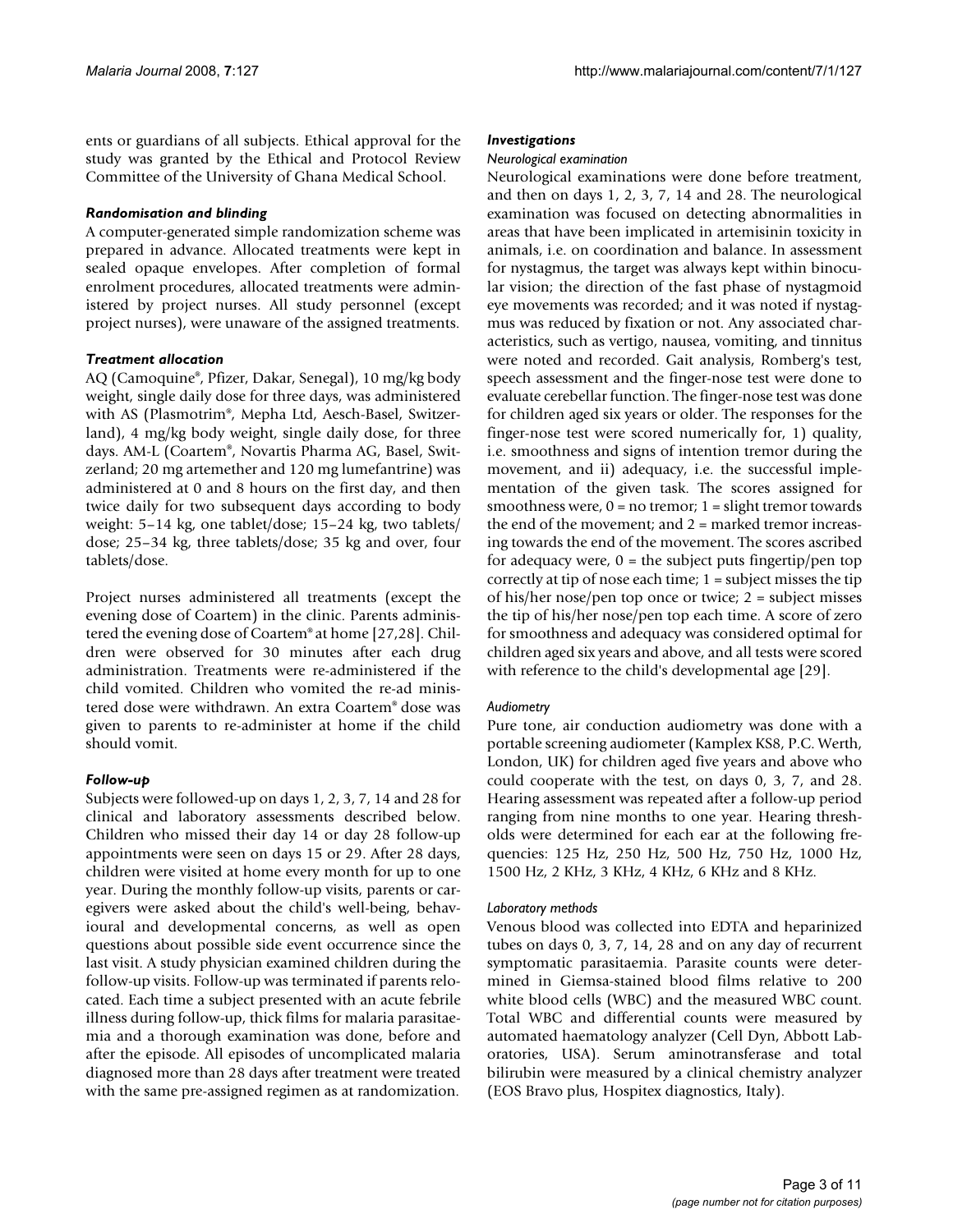# *Parasite genotyping*

A nested PCR method was used to analyse polymorphisms in the merozoite surface protein (MSP) genes, *msp-1* and *msp-2*, to distinguish between recrudescent and new infections, as described previously [30]. Nested PCR with sequence specific oligonucleotide probe (SSOP) ELISA was used to detect single nucleotide polymorphisms in the "C 72–76" position of the *Pfcrt* gene, as described previously [31].

# *Efficacy outcome*

The primary end-point was the unadjusted and PCRadjusted cure rates at days 14 and 28. Efficacy outcomes were classified as, adequate clinical and parasitological response (ACPR), early treatment failure (ETF), late clinical failure (LCF) and late parasitological failure (LPF) [32].

# *Secondary endpoints*

Secondary endpoints were proportion of subjects with fever and parasitaemia 24 and 48 hours after treatment, the total number of subsequent malaria attacks in each arm, and incidence of adverse events before and after 28 days.

All adverse events were graded by severity (mild, moderate, severe, life-threatening), and relationship to study medication (unrelated, unlikely, possible, probable, definitely related) [33].

# *Statistical analyses*

The sample size was estimated on the assumption of a negligible (3%) risk of treatment failure with AM-L (because AM-L was new in the study area), and a 15% risk of AS+AQ treatment failure (because of prior extensive use of AQ monotherapy in the area). A sample size of 103 subjects was required to detect a 12% difference in cure rates between AS+AQ and AM-L with 95% confidence and 80% power. Categorical variables were compared with the chi square test with Yates correction or the Fisher's exact test. Continuous variables were compared with the stu-

**Table 1: Baseline characteristics of recruited subjects**

dent's t test or one-way analysis of variance. A logistic modelling (GENMOD™) procedure was used to compare the total number of treatments in the two arms for the year of follow-up. Risk differences and 95% confidence intervals were calculated with CIA™. Other analyses were done with Sigma stat (version 3.1; Systat software Inc., Richmond, California, USA) and SAS (SAS Institute, Cary NC, USA).

The primary efficacy outcome was analysed by a per-protocol (PP), and an intention-to-treat (ITT) method. In the ITT analysis, subjects lost to follow-up were included; these, as well as those withdrawn because of non-tolerance of oral medication, were considered treatment failures. In the PP analysis, only subjects with an assigned outcome were included. The follow-up time of subjects who did not complete one year of follow-up were censored at their last follow-up date. P values < 0.05 were considered significant.

# **Results**

# *Base line characteristics*

A total of 227 subjects were randomized out of 846 subjects screened. Sixteen subjects who were correctly randomized did not complete 28 days follow-up. The reasons for non-completion of follow-up in the AM-L arm were, withdrawal due to persistent vomiting necessitating parenteral treatment  $(n = 2)$ ; culture positive co-infection with *Salmonella typhi* resulting in worsening clinical condition after parasite clearance  $(n = 1)$ ; and loss to followup  $(n = 5)$ . The reasons for non-completion of follow-up in the AS+AQ arm were, withdrawals due to persistent vomiting  $(n = 2)$ ; withdrawal due to worsening clinical condition despite rapid parasite clearance in an infant who was subsequently admitted and managed clinically for suspected septicaemia ( $n = 1$ ); and loss to follow-up ( $n = 1$ ) = 6). The flow of subjects through the study (up to day 28) is outlined (Figure 1). There were no differences in demographic and clinical parameters between the two groups (Table 1). The proportion of subjects between the ages of

| Characteristic                     | $AM-Ln = 111$        | $AS+AO$ n = 116      | P    |
|------------------------------------|----------------------|----------------------|------|
| Male (n)                           | 59                   | 60                   |      |
| Female (n)                         | 52                   | 56                   |      |
| Age* (years)                       | $5.2(3-9)$           | $6(3.5-9.1)$         | 0.72 |
| Weight# (Kg)                       | $19(14 - 27.75)$     | $18(15-26)$          | 0.66 |
| Temperature# $(^{\circ}C)$         | 38.6 (37.92-39)      | 38.7 (37.80-39.55)   | 0.19 |
| Haemoglobin* $(g/dL)$              | 11.38(2.21)          | 11.18(1.96)          | 0.51 |
| Parasitaemia# $(1 \mu L)$          | 51408 (14377-115979) | 60648 (20704-116496) | 0.73 |
| Total WBC count $\#$ (/ $\mu$ L)   | $8.9(6.3 - 11.85)$   | $9.1(6.5-12.4)$      | 0.95 |
| Absolute neutrophil count# $(IµL)$ | 5411 (3541-7810)     | 5809 (4012-8236)     | 0.59 |

\* Standard deviation, # range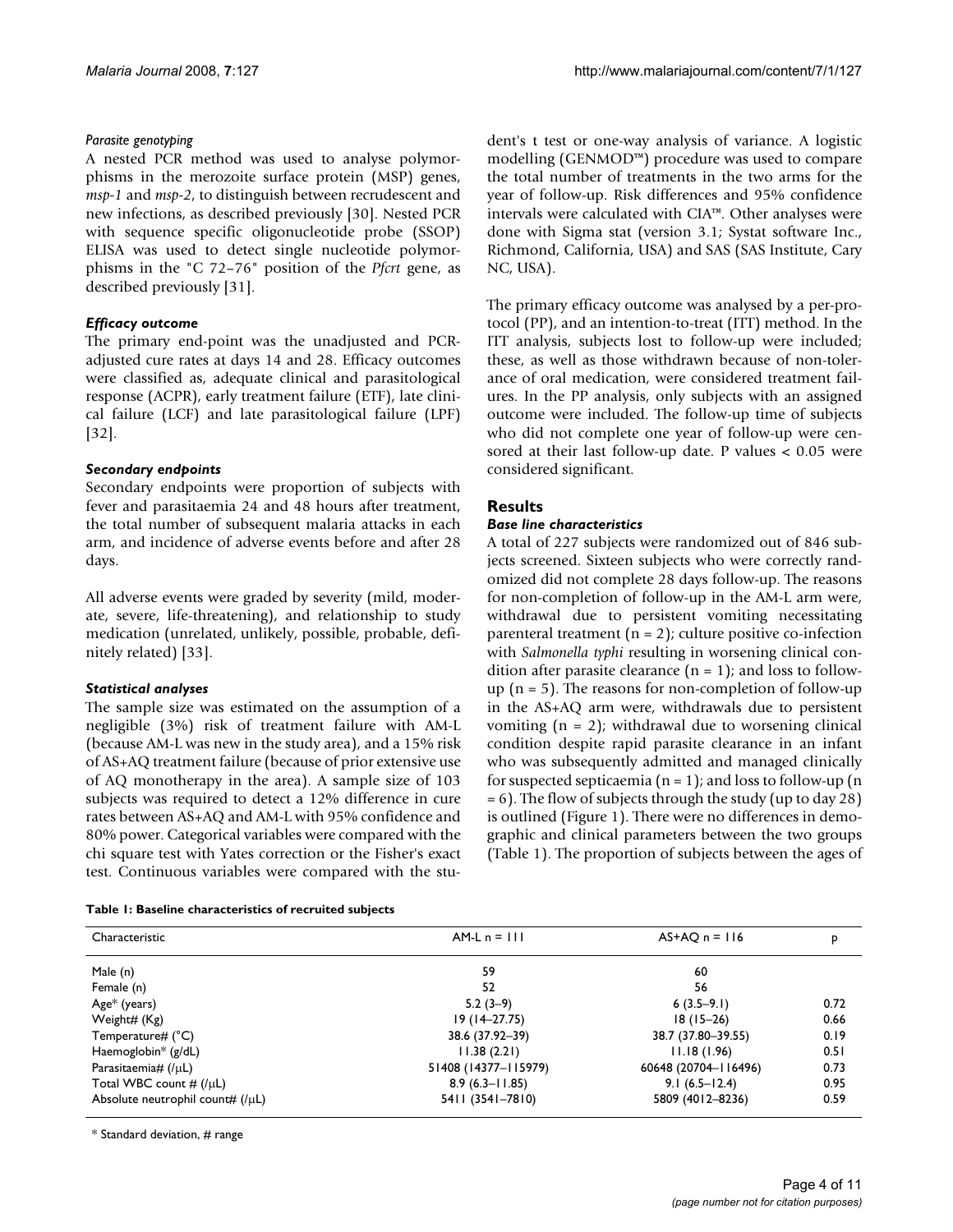

#### **Figure 1**

**Trial profile**. AM-L = artemether-lumefantrine, AS+AQ = artesunate+amodiaquine.

five and 14 years was  $50.4\%$  ( $56/111$ ) in the AM-L arm and  $55.2\%$  (64/116) in the AS+AQ arm (p = 0.56).

#### *Treatment outcomes*

#### *Day 14 and 28 cure rates*

The proportion of subjects (PP analysis) with ACPR were, 97.1% (100/103) and 98.2% (107/109) on day 14 (p = 0.67); and 94.2% (97/103) and 95.3% (102/107) on day 28 ( $p = 0.94$ ) in the AM-L and AS+AQ groups, respectively (Table 2). The corresponding ACPR rates after PCR correction (PP analysis) on day 28 were, 96.1% (99/103) and 98.1% (105/107) (p = 0.43), respectively. The PCR-corrected cure rates by ITT analysis on day 28 were, 90.1% (100/111) and 91.3% (106/116) in the AM-L and AS+AQ groups (0.91), respectively. There were no differences in cure rates between younger children and children older than five years.

#### *Parasite clearance*

Parasite clearance on days 1 and 2 (Figure 2) were similar in the two groups.

#### *Fever clearance*

The proportion of subjects with fever was lower (though not significantly) in the AS+AQ group after 24 hours  $(5.3\%)$  than in the AM-L  $(14.6\%)$  group (p = 0.06). The trend had disappeared after 48 hours ( $p = 0.32$ ).

#### *Symptomatic infections after day 28*

After one year of follow-up, there were 34 further episodes of symptomatic uncomplicated malaria in 93 subjects (incidence rate, 0.37 per year) in the AS+AQ group, and

#### **Table 2: Efficacy outcomes (per protocol analysis) on days 14 and 28**

| AM-L         | AS+AQ |
|--------------|-------|
| 100          | 107   |
| 0            | 0     |
|              | 0     |
| $\mathbf{2}$ | 2     |
|              |       |
| 97           | 102   |
| 0            | 0     |
| 3            |       |
| 3            | 4     |
|              |       |

AM-L = artemether-lumefantrine, AS+AQ = artesunate+amodiaquine Day 28 cure rates are cumulative figures from day 14. ACPR = adequate clinical and parasitological response, ETF = early treatment failure, LCF = late clinical failure, LPF = late parasitological failure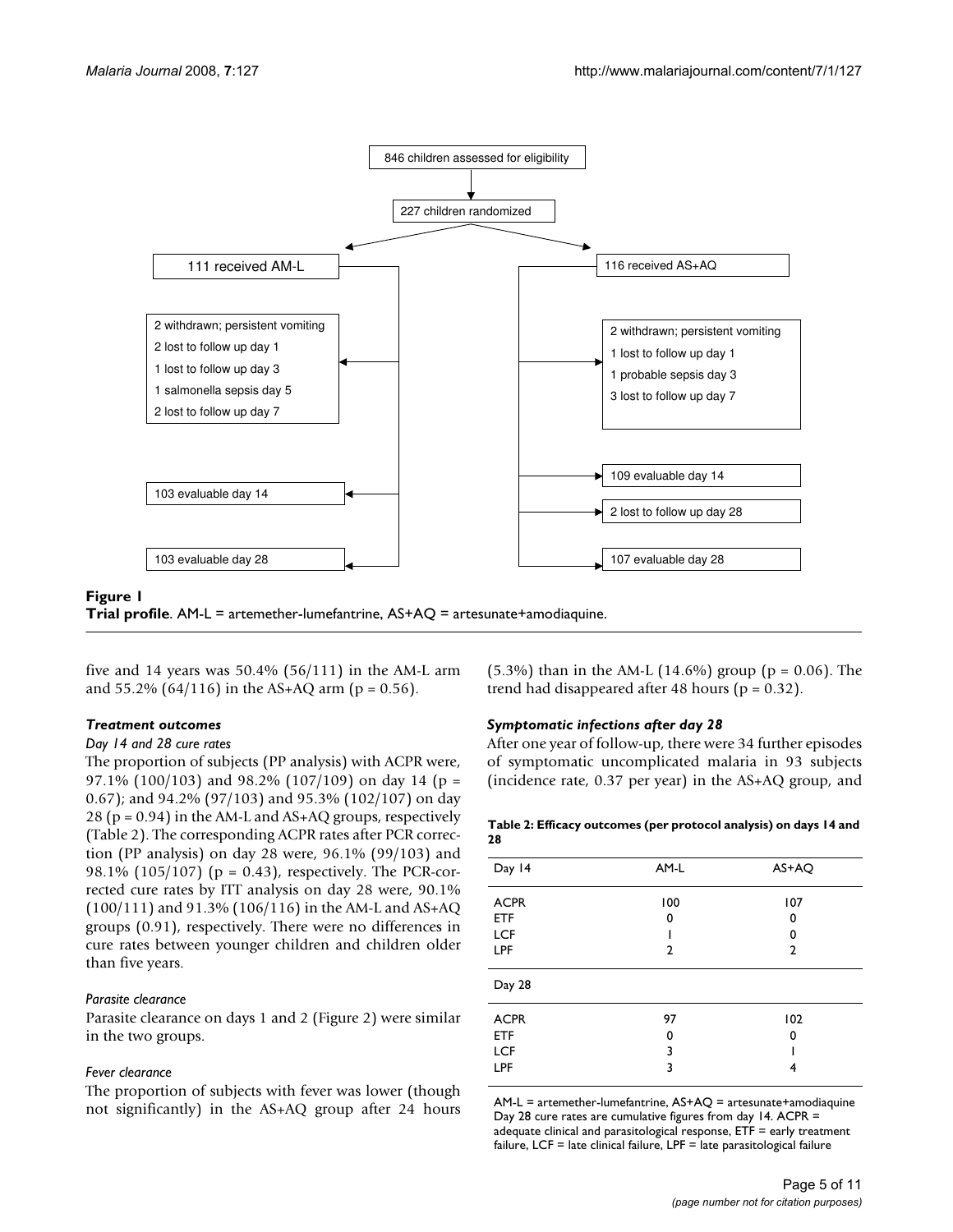

**Figure 2 Parasite clearance in the two groups**. AS+AQ = amodiaquine+artesunate, AM-L = artemether lumefantrine.

28 episodes in 82 subjects (incidence rate, 0.34 per year) in the AM-L group (incidence ratio, 0.93). Similar results were obtained, when logistic modelling  $(p = 0.94)$ , or survival analysis ( $p = 0.76$ ) was used to compare incidence in the two arms. All subjects who received repeat treatment courses responded appropriately to treatment. The time to a repeat treatment episode (median; interquartile range) was longer in the AS+AQ (91 days; 53–193 days) arm than the AM-L (64 days; 33–88 days) arm. There were three sibling pairs among those who were treated for repeat infections. These siblings (each randomized to receive a different ACT) reported simultaneously with a repeat attack of uncomplicated malaria.

#### *Pfcrt haplotypes*

The "CVIET" (mutant) haplotype was present in 72.1% (75/104) of pre-treatment samples in subjects treated with AS+AQ. The effect of the "CVIET" haplotype prevalence on treatment outcome could not be evaluated because of the low number of subjects with treatment failure.

#### *Safety assessment*

#### *Audiometry*

Audiometry could be done in 72 subjects (AS+AQ, n = 37; AM-L,  $n = 35$ ). Hearing thresholds were significantly elevated in treated subjects than in age- and sex-matched control children on days 0, 3, 7, and 28, but there were no differences between hearing thresholds of subjects and controls after nine to 12 months. The full details of the audiometric study will be presented in another report.

#### *Neurological examination*

Neurological examination could be done for 168 children (AS+AQ, 92; AM-L, 76). Nystagmus was observed in two subjects (AM-L,  $n = 1$ , AS+AQ,  $n = 1$ ) between days one and seven. A detailed history indicated that one of these two subjects (7-year-old male; AS+AQ treated) was admitted as a neonate into neonatal intensive care (NICU) because of probable birth asphyxia. This subject was still attendant at pre-school at seven years of age (which is unusual in Ghana), and demonstrated excessive emotional lability. An electroencephalography (EEG) done for this subject because of a history suggesting the possibility of a seizure disorder, reported the presence of "epileptiform loci and generalized cerebral dysfunction". The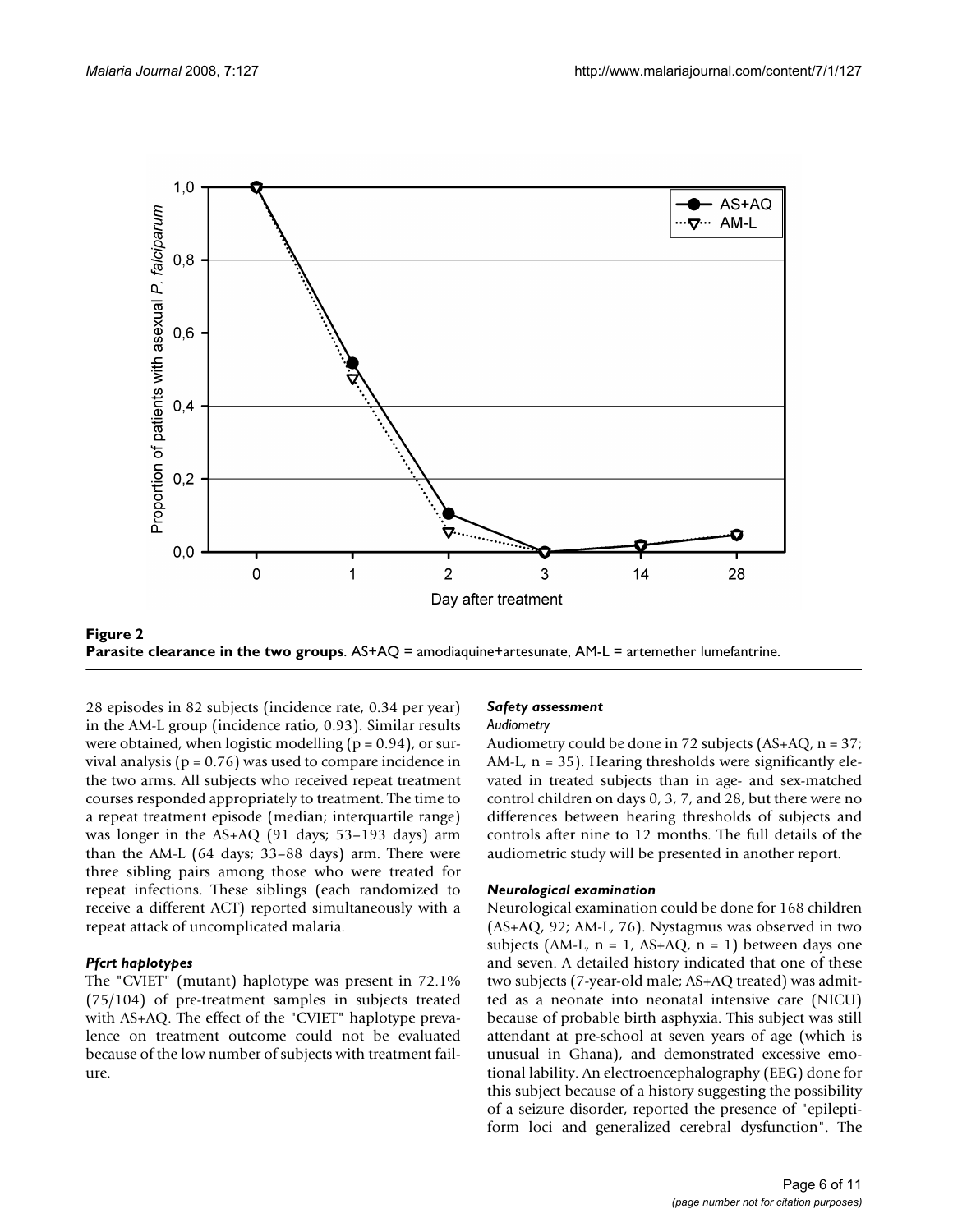other subject with nystagmus (9-year-old male, AM-L treated), also had a history of NICU admission for macrosomia (birth weight 4.5 kg) and possible neonatal hypoglycaemia. This subject had poor academic performance (had repeated first and second grades in school) and possible cognitive impairment. A routine EEG done for this subject was normal. A positive Romberg's test (which may suggest sensory ataxia) was noticed on day 3 in an 11 year old female (AM-L). This child was not attending school (despite her age) and had a history suggestive of possible cognitive impairment. No other abnormal neurological findings were observed in the remaining children during the 28-days follow-up, monthly follow-up visits, or for subjects who received multiple treatments.

#### *Neutrophil counts*

There were no differences in the mean total WBC or absolute neutrophil counts between the two groups on days 0, 3, 7, 14 or 28 (Figure 3). Neutrophil counts on follow-up days 3, 7, 14 and 28 were significantly lower ( $p < 0.01$ ) compared with day 0 counts in both treatment arms. Pretreatment neutropaenia was observed in three subjects (AM-L,  $n = 2$ ; AS+AQ,  $n = 1$ ) on admission. Between days 3 and 28, neutropaenia was observed in 13 (11.7%) and 14 (12.6%) subjects in the AS+AQ and AM-L groups,

respectively ( $p = 0.90$ ). The median pre-treatment neutrophil count of subjects who developed neutropaenia was lower than subjects who did not develop neutropaenia, but the mean age was similar. Neutropaenia was severe ( $\langle 500/\mu L \rangle$ ) in three subjects (AM-L, n = 2; AS+AQ, n = 1) between days 3 and 28. Neutrophil counts did not show any pattern of difference between the initial and subsequent episodes of uncomplicated malaria in subjects who were treated more than once (data not shown). In two subjects, each of which was treated for five episodes of uncomplicated malaria (with AS+AQ) during the oneyear follow-up, no clinical signs suggestive of neutropaenia was noticed, and all neutrophil count measurements were higher than  $1,000/\mu$ L in these two subjects. The neutrophil count profile of one of these individuals is shown (Figure 4).

#### *Clinical chemistry*

Serum alanine aminotransferase, aspartate aminotransferase and total bilirubin were initially (day 0) elevated, but there were no differences between the two treatment groups. The liver enzymes did not increase in response to treatment, but showed a trend towards normalization (reduction) as clinical symptoms improved (data not shown).



#### Figure 3

**Neutrophil count profiles in the two groups**. AS+AQ = amodiaquine+artesunate, AM-L = artemether-lumefantrine. Vertical error bars represent 95% confidence intervals.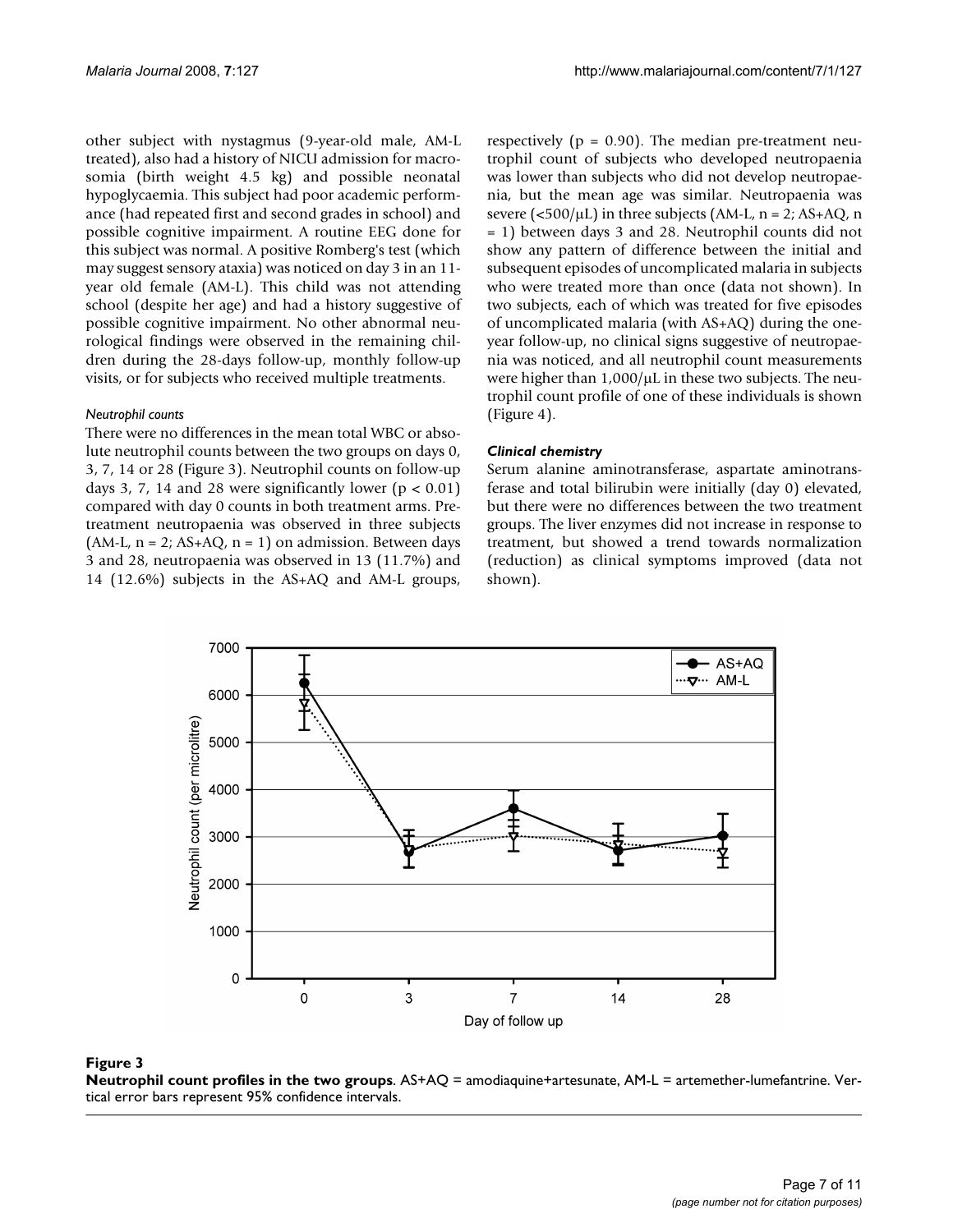

Neutrophil count profile in a subject **Figure 4** who was treated for five episodes of uncomplicated malaria with AS+AQ **Neutrophil count profile in a subject who was treated for five episodes of uncomplicated malaria with AS+AQ**. arrows point to the dates the subject presented with episodes.

#### *Other adverse events*

Within the first three days of treatment, complaints of dizziness were reported by 14 (12%) and eight (7.2%) subjects in the  $AS+AQ$  and  $AM-L$  groups, respectively ( $p =$ 0.31). Complaints of fatigue and excessive sleepiness were reported by five (4.3%) and four (3.6%) subjects in the AS+AQ and AM-L groups, respectively ( $p = 1.0$ ). Pruritus was reported by three  $(AS+AQ, n = 2; AM-L, n = 1)$  subjects. A history of vomiting and nausea was part of the presenting complaint by 44.8% (52/116) and 40.5% (45/ 111) subjects respectively in the AS+AQ and AM-L groups on admission ( $p = 0.74$ ). Between the first three days of treatment, 27.5% (32/116) and 12.6% (14/111) subjects respectively complained of vomiting and or nausea in the  $AS+AQ$  and  $AM-L$  groups ( $p = 0.01$ ). Severe anaemia (haemoglobin 4.8 g/dl) occurred on day 14 in a 1.5 year old subject (AS+AQ). Severe anaemia and dizziness were considered unlikely to be drug related, but pruritus and excessive sleepiness were considered possibly drug-related. Other reported adverse events were mild in intensity, and overlapped with known malarial symptomatology. These were mostly classified as unrelated to study medications.

#### **Discussion**

This study provides efficacy data on AS+AQ and AM-L, the two most widely adopted ACT regimens in sub-Saharan Africa, for Ghanaian children. The study also provides longitudinally collected safety data on neutrophil counts and neurological findings for Ghanaian children with uncomplicated malaria treated with repeated courses of these two ACT regimens.

The results showed a high cure rate for both regimens after a standard 14- or 28-day follow-up. These results are consistent with efficacy results reported from several sub-Saharan African countries [2-4,34], indicating a high overall cure rate with these regimens in the short (28-day) term. Because efficacy estimates could vary depending on the statistical analyses used to assess treatment outcome [35], and because recent guidelines recommend a change in treatment policy when failure rates exceed 10% [8], the use of the PP as well as an ITT analysis provided efficacy estimates that could be considered robust and operationally useful.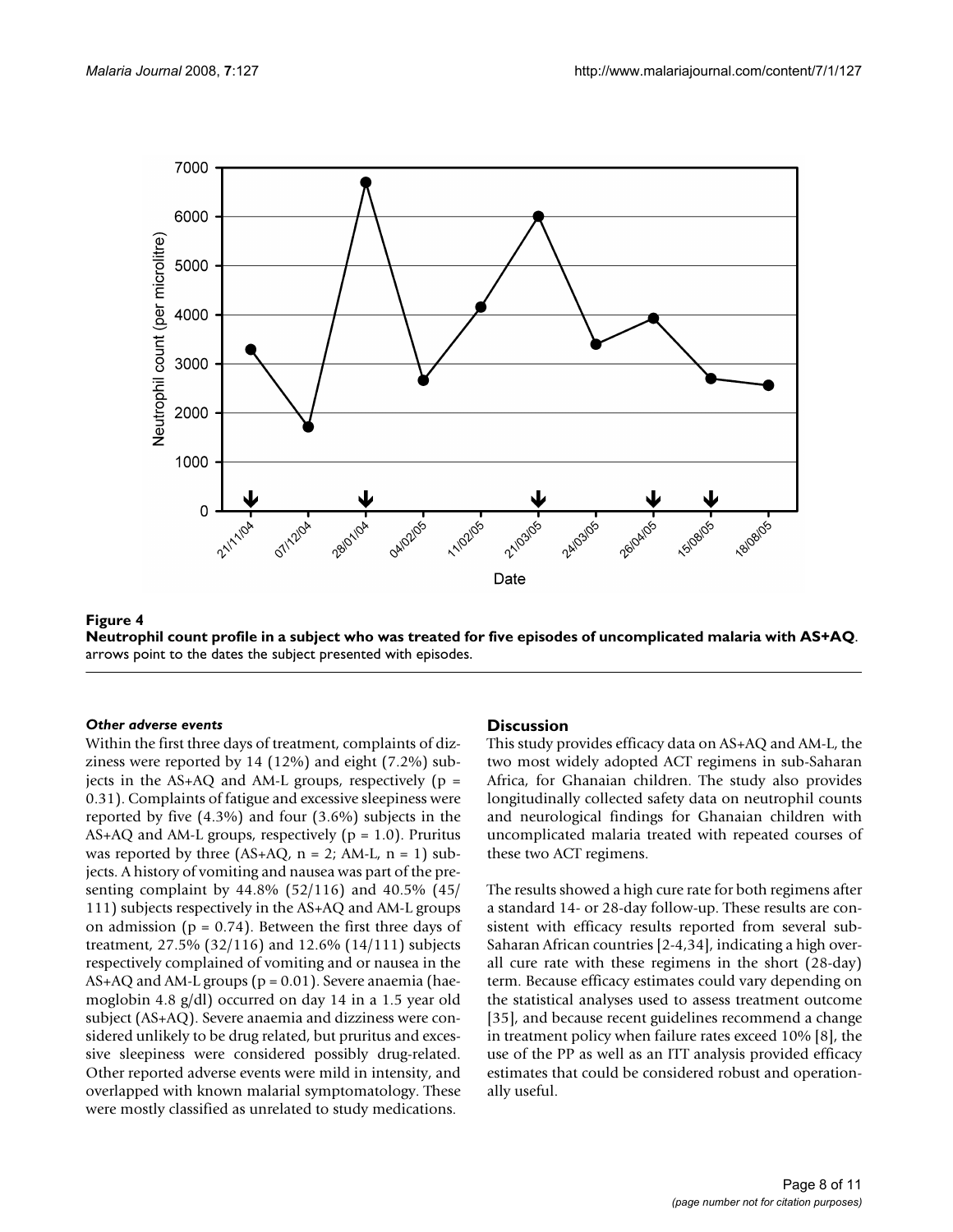The finding of a high prevalence of potentially AQ-resistant parasites in this southern Ghanaian population raises questions about the long-term utility of AQ as a partner drug for ACT in Ghana, a question that has also been raised by other investigators from northern Ghana [9], where a similarly high *Pfcrt* mutant allele prevalence has been detected [12]. Although the impact of mutant *Pfcrt* allele prevalence on treatment outcome in the group treated with AS+AQ could not be assessed because of the low incidence of treatment failures in this group, AS+AQ has been associated with a high cure rate in an area of even higher (90%) *Pfcrt K76T* mutant prevalence [36]. This suggests that the high cure rate of the AS+AQ combination is due mainly to the effect of the artemisinin component. Recent evidence also suggests a differential selective pattern of parasite sensitivity for different ACT regimens [37]. Thus, it may be difficult to predict, or extrapolate *in vivo* efficacy of AS+AQ from one area to another, highlighting the need to generate local efficacy data for these newly introduced treatment regimens in Ghana. Furthermore, the high mutant *Pfcrt* allele prevalence also provides additional evidence justifying the treatment policy change in Ghana to ACT.

Previous studies that have compared AS+AQ with AM-L over a follow-up duration of 28-days or longer have demonstrated a lower re-infection rate for AM-L [2,4]. Other studies that have compared AM-L with ACT regimens consisting of longer-acting partner drugs have demonstrated a shorter time to re-infection for AM-L [38-40]. The longer time to a repeat clinical episode in the AS+AQ arm in this study could reflect the differences in chemoprophylaxis afforded by AQ, which has a relatively longer half-life. The possible implication of this finding is that, follow-up times required to detect subtle differences in efficacy between different ACT regimens, may need to be lengthened.

There was a drop in neutrophil counts in both arms after treatment. This pattern of neutrophil count reduction, as well as the absence of differences in neutrophil count profiles between children who received single course and those who received multiple courses, suggests the possibility of a disease-rather than drug-related effect.

Malaria-associated neutropaenia has been reported for subjects treated with AQ, either as monotherapy, or in combination with AS [24], as well as for subjects treated with AM-L [41] or with other antimalarials [42]. Neutrophil count reduction during acute malaria may be due to altered intravascular granulocyte distribution [43], or to enhanced phagocytosis [44]. AQ-associated agranulocytosis on the other hand, may be due to inhibition of bone marrow precursor cells [45,46], or to immune-mediated hypersensitivity [47,48]. The finding that neutrophil

counts were not increasingly reduced in subjects who received more than one treatment course in this study lends support to the conclusion that, brief three-day administration of AQ, as used for treatment, is unlikely to be associated with the described side effects observed during prophylaxis [23]. However, there was a large random variability around the confidence interval of the difference in neutropaenia incidence between the groups, and the sample size of the study was not sufficient to detect rare events; therefore, this potential side effect should be continuously monitored.

This is one of the few studies to conduct systematic longitudinal neurological examinations for children treated with artemisinin-based regimens. A total follow-up lasting 12 months did not reveal abnormal neurological signs that could be ascribed to artemisinin-based treatment in this study. The two subjects with observed nystagmus had underlying conditions that could easily explain the noted abnormalities. Furthermore, the observed nystagmus was not associated with other cerebellar signs, suggesting these were unlikely to be of clinical significance, or could be false positive due, for instance, to excessive lateral eye abduction. However, nystagmus has been reported in artemisinin-treated subjects without reported underlying neurological abnormality [49], as well as in an experimental study of artemisinin-treated rhesus monkeys [50]. Because available data from animal studies do not provide much insight into the early signs of possible artemisinin-related neurotoxicity, and because of the lack of a well-defined neurological syndrome to characterize potential late artemisinin toxicity during clinical use, detailed focused studies on this subject are still required.

The incidence of gastrointestinal adverse events was higher in the AS+AQ group compared to the AM-L group, similar to a recent report comparing AS+AQ with dihydroartemisinin-piperaquine [51]. This may suggest a lower intrinsic tolerance of AS+AQ, or could be due to the differences in drug formulation, as AS+AQ was a coadministered regimen, whilst the AM-L was co-formulated.

The limitations of this study include its limited statistical power to detect rare side effects, as well as the difficulties associated with evaluating neurological function in the younger children below five years of age. Further studies of the nystagmoid eye movements, apart from the clinical observations done, would also be useful.

# **Conclusion**

AS+AQ and AM-L were efficacious for the treatment of Ghanaian children with uncomplicated malaria. After 12 months of detailed systematic follow-up, no overt clinical evidence of neurotoxicity or neutropaenia was observed.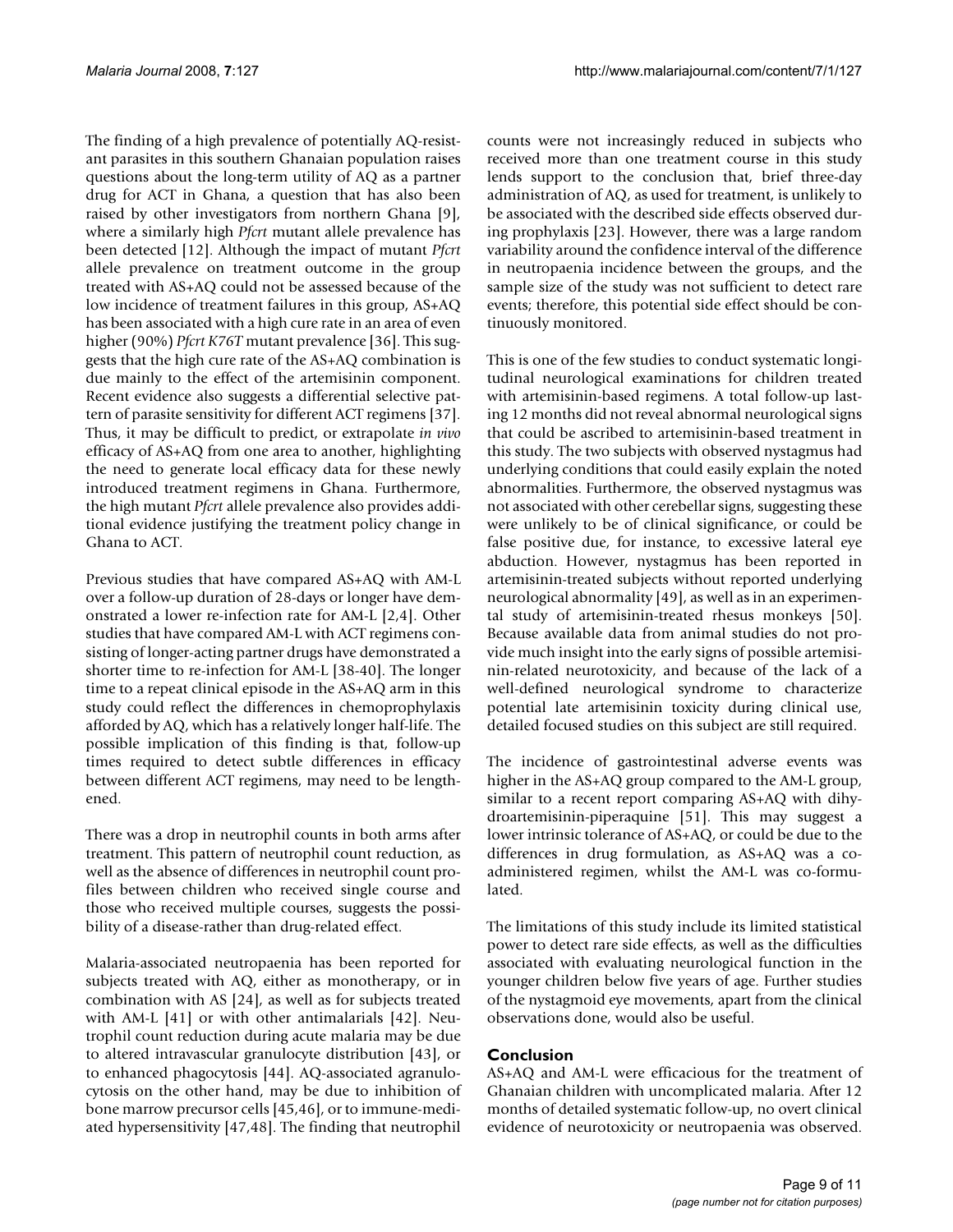However, the sample size was limited for conclusive evidence on safety; therefore, post-marketing surveillance, with particular emphasis on neurological and haematological changes, is still indicated. In view of the high prevalence of potentially AQ-resistant mutant parasites in the study area, the efficacy of the AS+AQ combination, the first-line treatment for uncomplicated malaria in Ghana, requires continuous monitoring and evaluation.

### **Authors' contributions**

GOA, BQG, OPR and JALK designed the study; GOA, BQG, OPR, EVB, EDK and RL did the clinical work. GOA, LCGH and MA did the laboratory analyses. GOA and JALK did the data analysis. GOA drafted the manuscript, and all authors contributed significantly to the final draft.

### **Acknowledgements**

The assistance of the following personnel are gratefully acknowledged: Doctors, E. Adei, J. Afari, V. Agbeko, A. Bediako-Bowan, A. Fianu, A. Ofori-Mantey, A. Osafo and M. Twum; project nurses, V. Pappoe and L. Vanderpuye; laboratory technicians, U. Abildtrup and WJ Asaku; and project assistants: E. Ashigbui and B. Segbefia. We thank Prof. J. Hilden for statistical advice. We thank the Medical Supervisors of the Korle Bu and Mamprobi Polyclinics for granting permission to conduct the study in these facilities. The dedication and time of recruited children and their parents is gratefully acknowledged. Financial support was obtained from the Danish Council for Development Research (RUF grant no. 91199) and from the Global Fund for AIDS, TB and Malaria (sub-recipient GHN-202-M03-M-00) through the National Malaria Control Programme.

#### **References**

- White NJ, Olliaro PL: [Strategies for the Prevention of Antima](http://www.ncbi.nlm.nih.gov/entrez/query.fcgi?cmd=Retrieve&db=PubMed&dopt=Abstract&list_uids=15275291)**[larial Drug Resistance: Rationale for Combination Chemo](http://www.ncbi.nlm.nih.gov/entrez/query.fcgi?cmd=Retrieve&db=PubMed&dopt=Abstract&list_uids=15275291)[therapy for Malaria.](http://www.ncbi.nlm.nih.gov/entrez/query.fcgi?cmd=Retrieve&db=PubMed&dopt=Abstract&list_uids=15275291)** *Parasit Today* 1996, **12:**399-401.
- 2. Bukirwa H, Yeka A, Kamya MR, Talisuna A, Banek K, Bakyaita N, Rwakimari JB, Rosenthal PJ, Wabwire-Mangen F, Dorsey G, Staedke SG: **[Artemisinin combination therapies for treatment of](http://www.ncbi.nlm.nih.gov/entrez/query.fcgi?cmd=Retrieve&db=PubMed&dopt=Abstract&list_uids=16871329) [uncomplicated malaria in Uganda.](http://www.ncbi.nlm.nih.gov/entrez/query.fcgi?cmd=Retrieve&db=PubMed&dopt=Abstract&list_uids=16871329)** *PLoS Clin Trials* 2006, **1:**e7.
- 3. Guthmann JP, Cohuet S, Rigutto C, Fortes F, Saraiva N, Kiguli J, Kyomuhendo J, Francis M, Noel F, Mulemba M, Balkan S: **[High efficacy](http://www.ncbi.nlm.nih.gov/entrez/query.fcgi?cmd=Retrieve&db=PubMed&dopt=Abstract&list_uids=16837721) [of two artemisinin-based combinations \(artesunate + amodi](http://www.ncbi.nlm.nih.gov/entrez/query.fcgi?cmd=Retrieve&db=PubMed&dopt=Abstract&list_uids=16837721)aquine and artemether + lumefantrine) in Caala, Central [Angola.](http://www.ncbi.nlm.nih.gov/entrez/query.fcgi?cmd=Retrieve&db=PubMed&dopt=Abstract&list_uids=16837721)** *Am J Trop Med Hyg* 2006, **75:**143-145.
- 4. Martensson A, Stromberg J, Sisowath C, Msellem MI, Gil JP, Montgomery SM, Olliaro P, Ali AS, Bjorkman A: **[Efficacy of artesunate](http://www.ncbi.nlm.nih.gov/entrez/query.fcgi?cmd=Retrieve&db=PubMed&dopt=Abstract&list_uids=16163624) [plus amodiaquine versus that of artemether-lumefantrine](http://www.ncbi.nlm.nih.gov/entrez/query.fcgi?cmd=Retrieve&db=PubMed&dopt=Abstract&list_uids=16163624) for the treatment of uncomplicated childhood Plasmodium [falciparum malaria in Zanzibar, Tanzania.](http://www.ncbi.nlm.nih.gov/entrez/query.fcgi?cmd=Retrieve&db=PubMed&dopt=Abstract&list_uids=16163624)** *Clin Infect Dis* 2005, **41:**1079-1086.
- 5. Taylor WR, Rigal J, Olliaro PL: **[Drug resistant falciparum malaria](http://www.ncbi.nlm.nih.gov/entrez/query.fcgi?cmd=Retrieve&db=PubMed&dopt=Abstract&list_uids=15119074) [and the use of artesunate-based combinations: focus on clin](http://www.ncbi.nlm.nih.gov/entrez/query.fcgi?cmd=Retrieve&db=PubMed&dopt=Abstract&list_uids=15119074)[ical trials sponsored by TDR.](http://www.ncbi.nlm.nih.gov/entrez/query.fcgi?cmd=Retrieve&db=PubMed&dopt=Abstract&list_uids=15119074)** *J Vector Borne Dis* 2003, **40:**65-72.
- 6. Obonyo CO, Ochieng F, Taylor WR, Ochola SA, Mugitu K, Olliaro P, ter KF, Oloo AJ: **[Artesunate plus sulfadoxine-pyrimethamine](http://www.ncbi.nlm.nih.gov/entrez/query.fcgi?cmd=Retrieve&db=PubMed&dopt=Abstract&list_uids=15307433) [for uncomplicated malaria in Kenyan children: a rand](http://www.ncbi.nlm.nih.gov/entrez/query.fcgi?cmd=Retrieve&db=PubMed&dopt=Abstract&list_uids=15307433)[omized, double-blind, placebo-controlled trial.](http://www.ncbi.nlm.nih.gov/entrez/query.fcgi?cmd=Retrieve&db=PubMed&dopt=Abstract&list_uids=15307433)** *Trans R Soc Trop Med Hyg* 2003, **97:**585-591.
- 7. Niagia S: **[Ghana battles drug-resistant malaria with artesu](http://www.ncbi.nlm.nih.gov/entrez/query.fcgi?cmd=Retrieve&db=PubMed&dopt=Abstract&list_uids=15112707)[nate.](http://www.ncbi.nlm.nih.gov/entrez/query.fcgi?cmd=Retrieve&db=PubMed&dopt=Abstract&list_uids=15112707)** *Lancet* 2004, **363:**1372.
- 8. Organisation WH: **Guidelines for the treatment of Malaria.** 2006 [\[http://www.who.int/malaria/docs/](http://www.who.int/malaria/docs/TreatmentGuidelines2006.pdf) [TreatmentGuidelines2006.pdf](http://www.who.int/malaria/docs/TreatmentGuidelines2006.pdf)].
- 9. Oduro AR, Anyorigiya T, Koram K, Anto F, Atobrah P, Hodgson A: **[Amodiaquine in future combination treatment of malaria in](http://www.ncbi.nlm.nih.gov/entrez/query.fcgi?cmd=Retrieve&db=PubMed&dopt=Abstract&list_uids=17716502) [Ghana.](http://www.ncbi.nlm.nih.gov/entrez/query.fcgi?cmd=Retrieve&db=PubMed&dopt=Abstract&list_uids=17716502)** *Trop Doct* 2007, **37:**154-156.
- 10. Holmgren G, Gil JP, Ferreira PM, Veiga MI, Obonyo CO, Bjorkman A: **[Amodiaquine resistant Plasmodium falciparum malaria in](http://www.ncbi.nlm.nih.gov/entrez/query.fcgi?cmd=Retrieve&db=PubMed&dopt=Abstract&list_uids=16271310)**

**[vivo is associated with selection of pfcrt 76T and pfmdr1 86Y.](http://www.ncbi.nlm.nih.gov/entrez/query.fcgi?cmd=Retrieve&db=PubMed&dopt=Abstract&list_uids=16271310)** *Infect Genet Evol* 2005.

- 11. Ochong EO, van B IV, Keus K, Nzila A: **[Short report: association](http://www.ncbi.nlm.nih.gov/entrez/query.fcgi?cmd=Retrieve&db=PubMed&dopt=Abstract&list_uids=13677373) [between chloroquine and amodiaquine resistance and allelic](http://www.ncbi.nlm.nih.gov/entrez/query.fcgi?cmd=Retrieve&db=PubMed&dopt=Abstract&list_uids=13677373) variation in the Plasmodium falciparum multiple drug resistance 1 gene and the chloroquine resistance transporter gene [in isolates from the upper Nile in southern Sudan.](http://www.ncbi.nlm.nih.gov/entrez/query.fcgi?cmd=Retrieve&db=PubMed&dopt=Abstract&list_uids=13677373)** *Am J Trop Med Hyg* 2003, **69:**184-187.
- 12. Ehrhardt S, Eggelte TA, Kaiser S, Adjei L, Burchard GD, Anemana SD, Bienzle U, Mockenhaupt FP: **[Large-scale surveillance of Plasmo](http://www.ncbi.nlm.nih.gov/entrez/query.fcgi?cmd=Retrieve&db=PubMed&dopt=Abstract&list_uids=17562799)[dium falciparum crt\(K76T\) in northern Ghana.](http://www.ncbi.nlm.nih.gov/entrez/query.fcgi?cmd=Retrieve&db=PubMed&dopt=Abstract&list_uids=17562799)** *Antimicrob Agents Chemother* 2007, **51:**3407-3409.
- 13. Koram KA, Abuaku B, Duah N, Quashie N: **[Comparative efficacy](http://www.ncbi.nlm.nih.gov/entrez/query.fcgi?cmd=Retrieve&db=PubMed&dopt=Abstract&list_uids=16054584) [of antimalarial drugs including ACTs in the treatment of](http://www.ncbi.nlm.nih.gov/entrez/query.fcgi?cmd=Retrieve&db=PubMed&dopt=Abstract&list_uids=16054584) uncomplicated malaria among children under 5 years in [Ghana.](http://www.ncbi.nlm.nih.gov/entrez/query.fcgi?cmd=Retrieve&db=PubMed&dopt=Abstract&list_uids=16054584)** *Acta Trop* 2005, **95:**194-203.
- Brewer TG, Peggins JO, Grate SJ, Petras JM, Levine BS, Weina PJ, Swearengen J, Heiffer MH, Schuster BG: **[Neurotoxicity in animals](http://www.ncbi.nlm.nih.gov/entrez/query.fcgi?cmd=Retrieve&db=PubMed&dopt=Abstract&list_uids=8053022) [due to arteether and artemether.](http://www.ncbi.nlm.nih.gov/entrez/query.fcgi?cmd=Retrieve&db=PubMed&dopt=Abstract&list_uids=8053022)** *Trans R Soc Trop Med Hyg* 1994, **88 Suppl 1:**S33-S36.
- 15. Genovese RF, Newman DB, Li Q, Peggins JO, Brewer TG: **[Dose](http://www.ncbi.nlm.nih.gov/entrez/query.fcgi?cmd=Retrieve&db=PubMed&dopt=Abstract&list_uids=9443840)**[dependent brainstem neuropathology following repeated](http://www.ncbi.nlm.nih.gov/entrez/query.fcgi?cmd=Retrieve&db=PubMed&dopt=Abstract&list_uids=9443840) arteether administration in rats. **Brain Res Bull 1998**, [arteether administration in rats.](http://www.ncbi.nlm.nih.gov/entrez/query.fcgi?cmd=Retrieve&db=PubMed&dopt=Abstract&list_uids=9443840) **45:**199-202.
- 16. Elias Z, Bonnet E, Marchou B, Massip P: **[Neurotoxicity of artem](http://www.ncbi.nlm.nih.gov/entrez/query.fcgi?cmd=Retrieve&db=PubMed&dopt=Abstract&list_uids=10451183)[isinin: possible counseling and treatment of side effects.](http://www.ncbi.nlm.nih.gov/entrez/query.fcgi?cmd=Retrieve&db=PubMed&dopt=Abstract&list_uids=10451183)** *Clin Infect Dis* 1999, **28:**1330-1331.
- 17. Franco-Paredes C, Dismukes R, Nicolls D, Kozarsky PE: **[Neurotox](http://www.ncbi.nlm.nih.gov/entrez/query.fcgi?cmd=Retrieve&db=PubMed&dopt=Abstract&list_uids=15889385)[icity due to antimalarial therapy associated with misdiagno](http://www.ncbi.nlm.nih.gov/entrez/query.fcgi?cmd=Retrieve&db=PubMed&dopt=Abstract&list_uids=15889385)[sis of malaria.](http://www.ncbi.nlm.nih.gov/entrez/query.fcgi?cmd=Retrieve&db=PubMed&dopt=Abstract&list_uids=15889385)** *Clin Infect Dis* 2005, **40:**1710-1711.
- Miller LG, Panosian CB: [Ataxia and slurred speech after artesu](http://www.ncbi.nlm.nih.gov/entrez/query.fcgi?cmd=Retrieve&db=PubMed&dopt=Abstract&list_uids=9132599)**[nate treatment for falciparum malaria.](http://www.ncbi.nlm.nih.gov/entrez/query.fcgi?cmd=Retrieve&db=PubMed&dopt=Abstract&list_uids=9132599)** *N Engl J Med* 1997, **336:**1328.
- 19. Panossian LA, Garga NI, Pelletier D: **[Toxic brainstem encepha](http://www.ncbi.nlm.nih.gov/entrez/query.fcgi?cmd=Retrieve&db=PubMed&dopt=Abstract&list_uids=16240360)[lopathy after artemisinin treatment for breast cancer.](http://www.ncbi.nlm.nih.gov/entrez/query.fcgi?cmd=Retrieve&db=PubMed&dopt=Abstract&list_uids=16240360)** *Ann Neurol* 2005, **58:**812-813.
- 20. Adjei GO, Goka BQ, Kurtzhals JA, Gordi T: **[Are currently](http://www.ncbi.nlm.nih.gov/entrez/query.fcgi?cmd=Retrieve&db=PubMed&dopt=Abstract&list_uids=17049764) [deployed artemisinins neurotoxic?](http://www.ncbi.nlm.nih.gov/entrez/query.fcgi?cmd=Retrieve&db=PubMed&dopt=Abstract&list_uids=17049764)** *Toxicol Lett* 2006, **167:**162-164.
- 21. Hatton CS, Peto TE, Bunch C, Pasvol G, Russell SJ, Singer CR, Edwards G, Winstanley P: **[Frequency of severe neutropenia](http://www.ncbi.nlm.nih.gov/entrez/query.fcgi?cmd=Retrieve&db=PubMed&dopt=Abstract&list_uids=2868340) [associated with amodiaquine prophylaxis against malaria.](http://www.ncbi.nlm.nih.gov/entrez/query.fcgi?cmd=Retrieve&db=PubMed&dopt=Abstract&list_uids=2868340)** *Lancet* 1986, **1:**411-414.
- 22. Neftel KA, Woodtly W, Schmid M, Frick PG, Fehr J: **[Amodiaquine](http://www.ncbi.nlm.nih.gov/entrez/query.fcgi?cmd=Retrieve&db=PubMed&dopt=Abstract&list_uids=3082410) [induced agranulocytosis and liver damage.](http://www.ncbi.nlm.nih.gov/entrez/query.fcgi?cmd=Retrieve&db=PubMed&dopt=Abstract&list_uids=3082410)** *Br Med J (Clin Res Ed)* 1986, **292:**721-723.
- 23. Olliaro P, Nevill C, LeBras J, Ringwald P, Mussano P, Garner P, Brasseur P: **[Systematic review of amodiaquine treatment in](http://www.ncbi.nlm.nih.gov/entrez/query.fcgi?cmd=Retrieve&db=PubMed&dopt=Abstract&list_uids=8898036) [uncomplicated malaria.](http://www.ncbi.nlm.nih.gov/entrez/query.fcgi?cmd=Retrieve&db=PubMed&dopt=Abstract&list_uids=8898036)** *Lancet* 1996, **348:**1196-1201.
- Adjuik M, Agnamey P, Babiker A, Borrmann S, Brasseur P, Cisse M, Cobelens F, Diallo S, Faucher JF, Garner P, Gikunda S, Kremsner PG, Krishna S, Lell B, Loolpapit M, Matsiegui PB, Missinou MA, Mwanza J, Ntoumi F, Olliaro P, Osimbo P, Rezbach P, Some E, Taylor WR: **[Amodiaquine-artesunate versus amodiaquine for uncompli](http://www.ncbi.nlm.nih.gov/entrez/query.fcgi?cmd=Retrieve&db=PubMed&dopt=Abstract&list_uids=11978332)cated Plasmodium falciparum malaria in African children: a [randomised, multicentre trial.](http://www.ncbi.nlm.nih.gov/entrez/query.fcgi?cmd=Retrieve&db=PubMed&dopt=Abstract&list_uids=11978332)** *Lancet* 2002, **359:**1365-1372.
- 25. Orrell C, Taylor WR, Olliaro P: **[Acute asymptomatic hepatitis in](http://www.ncbi.nlm.nih.gov/entrez/query.fcgi?cmd=Retrieve&db=PubMed&dopt=Abstract&list_uids=11706664) [a healthy normal volunteer exposed to 2 oral doses of amo](http://www.ncbi.nlm.nih.gov/entrez/query.fcgi?cmd=Retrieve&db=PubMed&dopt=Abstract&list_uids=11706664)[diaquine and artesunate.](http://www.ncbi.nlm.nih.gov/entrez/query.fcgi?cmd=Retrieve&db=PubMed&dopt=Abstract&list_uids=11706664)** *Trans R Soc Trop Med Hyg* 2001, **95:**517-518.
- 26. Stepniewska K, Taylor WR, Mayxay M, Price R, Smithuis F, Guthmann JP, Barnes K, Myint HY, Adjuik M, Olliaro P, Pukrittayakamee S, Looareesuwan S, Hien TT, Farrar J, Nosten F, Day NP, White NJ: **[In](http://www.ncbi.nlm.nih.gov/entrez/query.fcgi?cmd=Retrieve&db=PubMed&dopt=Abstract&list_uids=15504852) [vivo assessment of drug efficacy against Plasmodium falci](http://www.ncbi.nlm.nih.gov/entrez/query.fcgi?cmd=Retrieve&db=PubMed&dopt=Abstract&list_uids=15504852)[parum malaria: duration of follow-up.](http://www.ncbi.nlm.nih.gov/entrez/query.fcgi?cmd=Retrieve&db=PubMed&dopt=Abstract&list_uids=15504852)** *Antimicrob Agents Chemother* 2004, **48:**4271-4280.
- 27. Kofoed PE, Lopez F, Aaby P, Hedegaard K, Rombo L: **[Can mothers](http://www.ncbi.nlm.nih.gov/entrez/query.fcgi?cmd=Retrieve&db=PubMed&dopt=Abstract&list_uids=12711105) [be trusted to give malaria treatment to their children at](http://www.ncbi.nlm.nih.gov/entrez/query.fcgi?cmd=Retrieve&db=PubMed&dopt=Abstract&list_uids=12711105) [home?](http://www.ncbi.nlm.nih.gov/entrez/query.fcgi?cmd=Retrieve&db=PubMed&dopt=Abstract&list_uids=12711105)** *Acta Trop* 2003, **86:**67-70.
- 28. Piola P, Fogg C, Bajunirwe F, Biraro S, Grandesso F, Ruzagira E, Babigumira J, Kigozi I, Kiguli J, Kyomuhendo J, Ferradini L, Taylor W, Checchi F, Guthmann JP: **[Supervised versus unsupervised intake](http://www.ncbi.nlm.nih.gov/entrez/query.fcgi?cmd=Retrieve&db=PubMed&dopt=Abstract&list_uids=15850630) [of six-dose artemether-lumefantrine for treatment of acute,](http://www.ncbi.nlm.nih.gov/entrez/query.fcgi?cmd=Retrieve&db=PubMed&dopt=Abstract&list_uids=15850630) uncomplicated Plasmodium falciparum malaria in Mbarara, [Uganda: a randomised trial.](http://www.ncbi.nlm.nih.gov/entrez/query.fcgi?cmd=Retrieve&db=PubMed&dopt=Abstract&list_uids=15850630)** *Lancet* 2005, **365:**1467-1473.